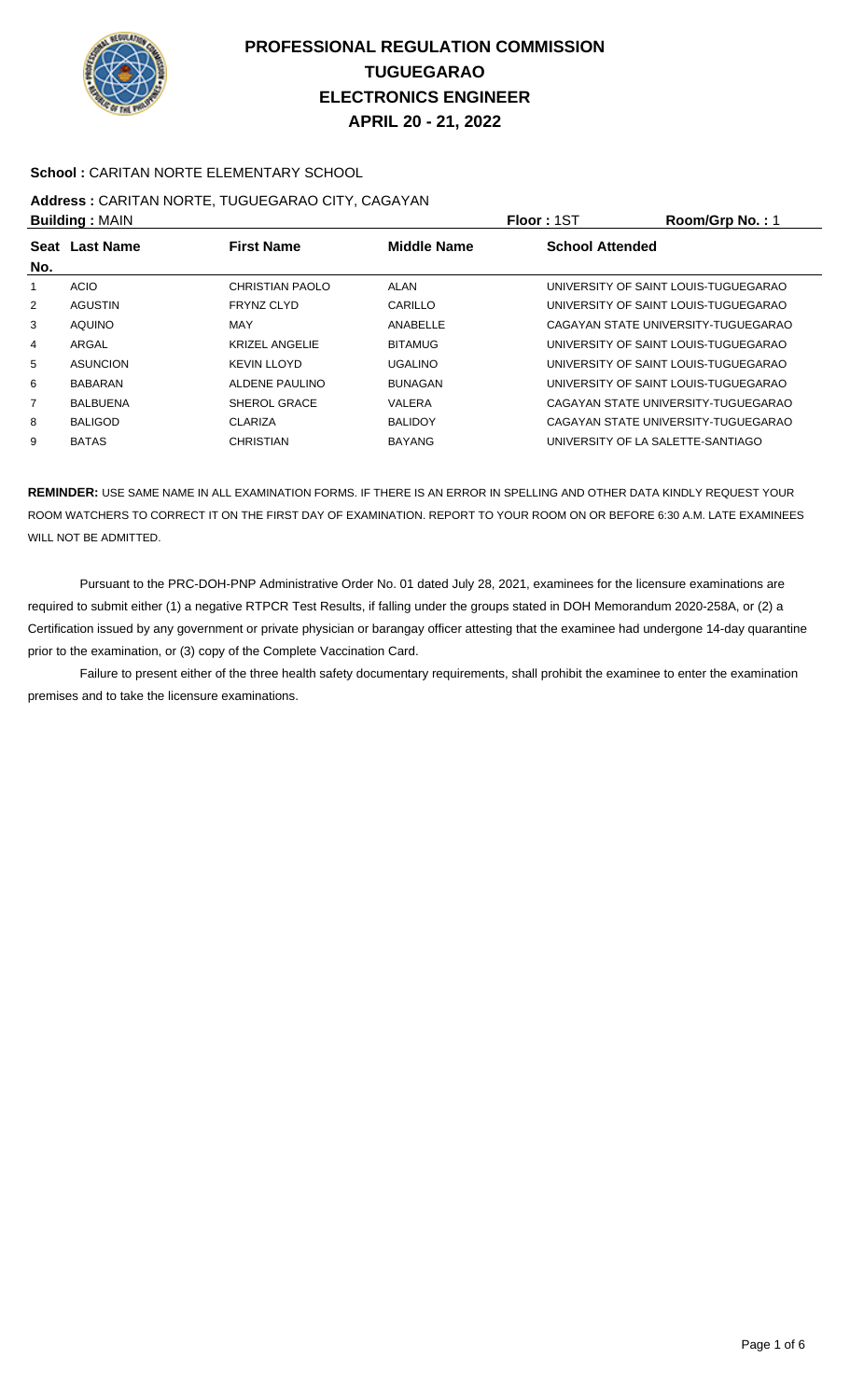

### **School :** CARITAN NORTE ELEMENTARY SCHOOL

### **Address :** CARITAN NORTE, TUGUEGARAO CITY, CAGAYAN **Building :** MAIN **Floor :** 1ST **Room/Grp No. :** 2

|                    | <b>DURING A MILITY</b> |                      |                    | .                                    |
|--------------------|------------------------|----------------------|--------------------|--------------------------------------|
| <b>Seat</b><br>No. | <b>Last Name</b>       | <b>First Name</b>    | <b>Middle Name</b> | <b>School Attended</b>               |
|                    | <b>BAYARAS</b>         | <b>CHARLOTTE ANN</b> | <b>BENDANILLO</b>  | CAGAYAN STATE UNIVERSITY-TUGUEGARAO  |
| $\overline{2}$     | <b>BERONILLA</b>       | <b>HERVILLE</b>      | <b>BALTAZAR</b>    | CAGAYAN STATE UNIVERSITY-TUGUEGARAO  |
| 3                  | <b>BRONIO</b>          | LHYKA MAE            | <b>POMEDA</b>      | CAGAYAN STATE UNIVERSITY-TUGUEGARAO  |
| 4                  | CABAN                  | MIKE CENTENNO        | <b>MABBORANG</b>   | UNIVERSITY OF SAINT LOUIS-TUGUEGARAO |
| 5                  | <b>CADIENTE</b>        | ULYSSES NIÑO         | <b>MARCELO</b>     | UNIVERSITY OF SAINT LOUIS-TUGUEGARAO |
| 6                  | CARODAN                | <b>DUANE</b>         | <b>MALUPENG</b>    | UNIVERSITY OF SAINT LOUIS-TUGUEGARAO |
| 7                  | CASIBANG               | ROCHELLE JOYCE       | <b>BASUBAS</b>     | UNIVERSITY OF SAINT LOUIS-TUGUEGARAO |
| 8                  | <b>COMETA</b>          | <b>JOMAR</b>         | <b>BATOON</b>      | UNIVERSITY OF SAINT LOUIS-TUGUEGARAO |
| 9                  | <b>CUSIT</b>           | <b>KHAVEN</b>        | <b>VILORIA</b>     | CAGAYAN STATE UNIVERSITY-TUGUEGARAO  |
|                    |                        |                      |                    |                                      |

**REMINDER:** USE SAME NAME IN ALL EXAMINATION FORMS. IF THERE IS AN ERROR IN SPELLING AND OTHER DATA KINDLY REQUEST YOUR ROOM WATCHERS TO CORRECT IT ON THE FIRST DAY OF EXAMINATION. REPORT TO YOUR ROOM ON OR BEFORE 6:30 A.M. LATE EXAMINEES WILL NOT BE ADMITTED.

 Pursuant to the PRC-DOH-PNP Administrative Order No. 01 dated July 28, 2021, examinees for the licensure examinations are required to submit either (1) a negative RTPCR Test Results, if falling under the groups stated in DOH Memorandum 2020-258A, or (2) a Certification issued by any government or private physician or barangay officer attesting that the examinee had undergone 14-day quarantine prior to the examination, or (3) copy of the Complete Vaccination Card.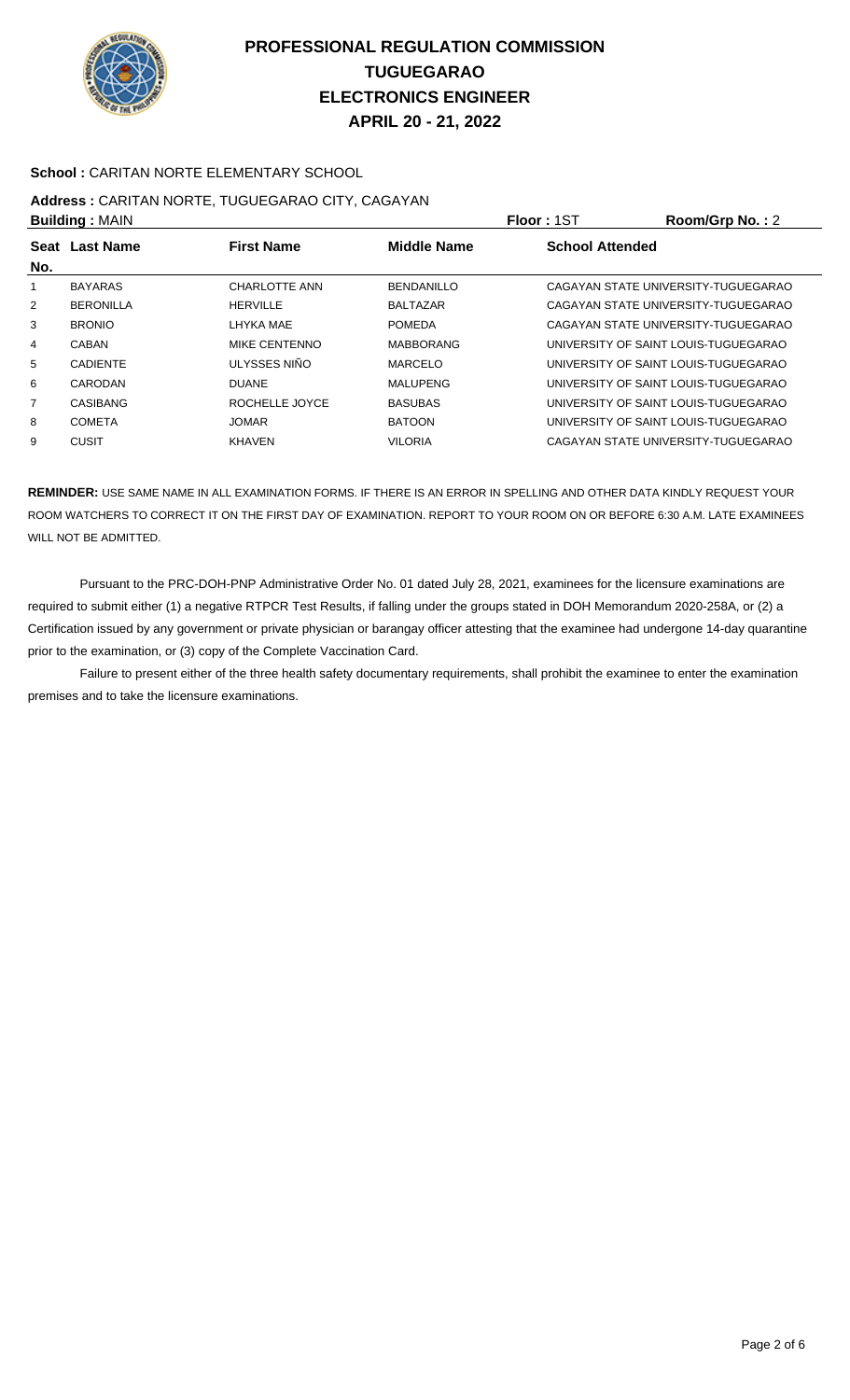

### **School :** CARITAN NORTE ELEMENTARY SCHOOL

## **Address :** CARITAN NORTE, TUGUEGARAO CITY, CAGAYAN

| <b>Building: MAIN</b> |                |                       |                    | Floor: 1ST                        | Room/Grp No.: $3$                            |
|-----------------------|----------------|-----------------------|--------------------|-----------------------------------|----------------------------------------------|
| No.                   | Seat Last Name | <b>First Name</b>     | <b>Middle Name</b> | <b>School Attended</b>            |                                              |
|                       | <b>DANAO</b>   | RYAN JAY              | <b>PASCUAL</b>     | SAINT PAUL UNIVERSITY-TUGUEGARAO  |                                              |
| 2                     | <b>DAYACUS</b> | LOVE JOY EVYN         | <b>SALVADOR</b>    |                                   | FEU INSTITUTE OF TECHNOLOGY (for FEU-E.A.C.) |
| 3                     | <b>DEFEO</b>   | <b>ROSEL</b>          | <b>BANAN</b>       |                                   | CAGAYAN STATE UNIVERSITY-TUGUEGARAO          |
| 4                     | DELA CRUZ      | <b>ROBEL</b>          | <b>SANTOS</b>      | UNIVERSITY OF LA SALETTE-SANTIAGO |                                              |
| 5                     | <b>DIAMOY</b>  | <b>JOSHUA</b>         | <b>DURAN</b>       |                                   | UNIVERSITY OF SAINT LOUIS-TUGUEGARAO         |
| 6                     | <b>ENAJE</b>   | <b>RODEL</b>          | <b>MACATO</b>      | UNIVERSITY OF LA SALETTE-SANTIAGO |                                              |
| 7                     | <b>ENERES</b>  | <b>VIRGINIA</b>       | <b>ESCALO</b>      |                                   | CAGAYAN STATE UNIVERSITY-TUGUEGARAO          |
| 8                     | <b>FLORES</b>  | <b>SALLY</b>          | <b>ALADA</b>       | UNIVERSITY OF THE EAST-MANILA     |                                              |
| 9                     | <b>GARCIA</b>  | <b>JEANNE SHANNON</b> | ORIAL              | UNIVERSITY OF LA SALETTE-SANTIAGO |                                              |
|                       |                |                       |                    |                                   |                                              |

**REMINDER:** USE SAME NAME IN ALL EXAMINATION FORMS. IF THERE IS AN ERROR IN SPELLING AND OTHER DATA KINDLY REQUEST YOUR ROOM WATCHERS TO CORRECT IT ON THE FIRST DAY OF EXAMINATION. REPORT TO YOUR ROOM ON OR BEFORE 6:30 A.M. LATE EXAMINEES WILL NOT BE ADMITTED.

 Pursuant to the PRC-DOH-PNP Administrative Order No. 01 dated July 28, 2021, examinees for the licensure examinations are required to submit either (1) a negative RTPCR Test Results, if falling under the groups stated in DOH Memorandum 2020-258A, or (2) a Certification issued by any government or private physician or barangay officer attesting that the examinee had undergone 14-day quarantine prior to the examination, or (3) copy of the Complete Vaccination Card.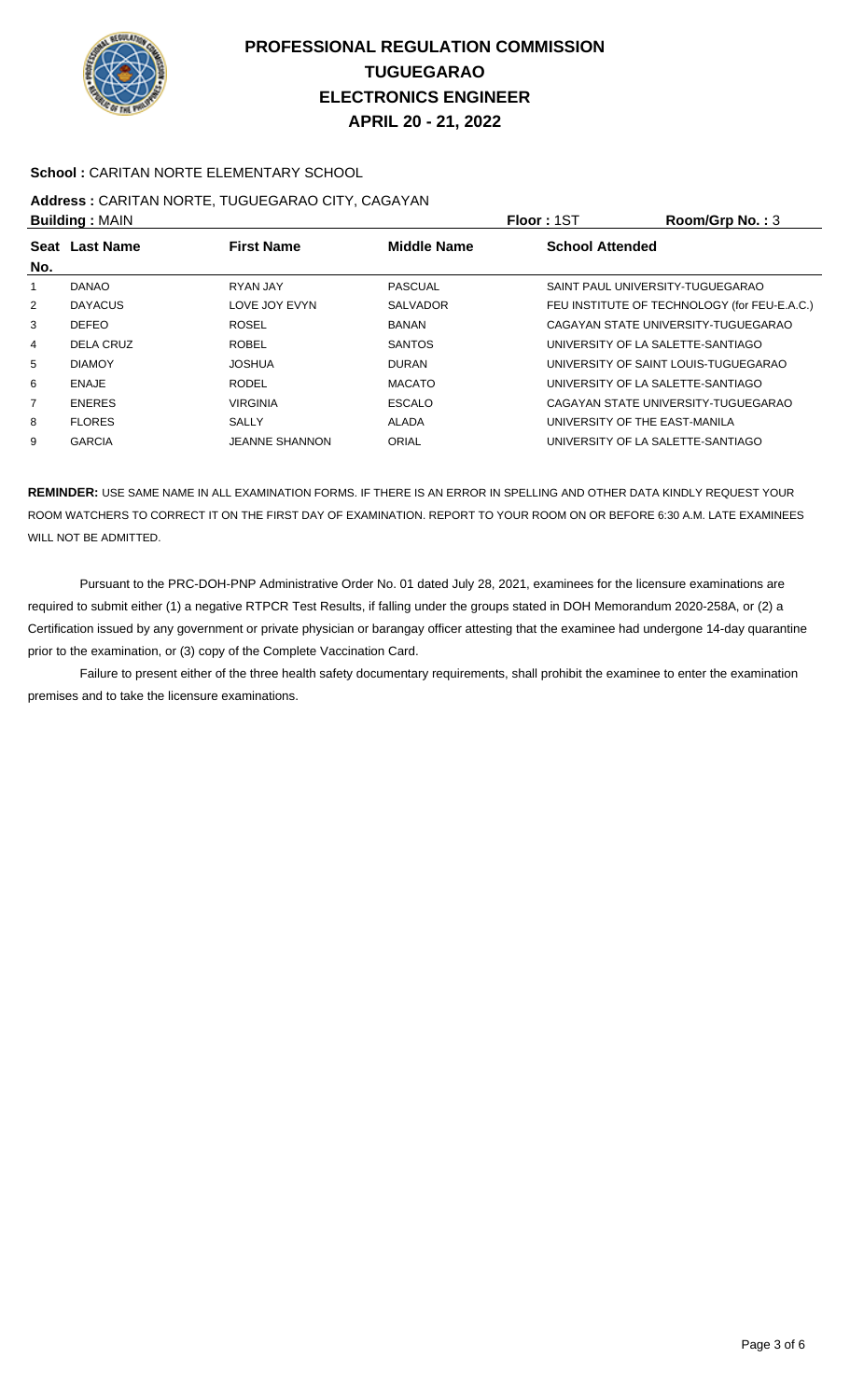

### **School :** CARITAN NORTE ELEMENTARY SCHOOL

# **Address :** CARITAN NORTE, TUGUEGARAO CITY, CAGAYAN

| <b>Building: MAIN</b> |                   |                   | Floor: 1ST         | Room/Grp No.: 4        |                                                                 |
|-----------------------|-------------------|-------------------|--------------------|------------------------|-----------------------------------------------------------------|
|                       | Seat Last Name    | <b>First Name</b> | <b>Middle Name</b> | <b>School Attended</b> |                                                                 |
| No.                   |                   |                   |                    |                        |                                                                 |
|                       | <b>GELACIO</b>    | HARVEY IAN        | <b>SANTIAGO</b>    |                        | AMA COMPUTER COLLEGE-SANTIAGO CITY                              |
| $\overline{2}$        | LARA              | ERICKA SEGUNDINA  | <b>TOLENTINO</b>   |                        | CAGAYAN STATE UNIVERSITY-TUGUEGARAO                             |
| 3                     | LUGO.             | MICHELENE CHARIZ  | <b>PLACIDO</b>     |                        | CAGAYAN STATE UNIVERSITY-TUGUEGARAO                             |
| 4                     | <b>MACABANGON</b> | EDISON JR         | <b>VALIENTE</b>    |                        | CAGAYAN STATE UNIVERSITY-TUGUEGARAO                             |
| 5                     | MAGADDATU         | <b>BERNADETH</b>  | <b>SIMON</b>       |                        | CAGAYAN STATE UNIVERSITY-TUGUEGARAO                             |
| 6                     | MALIGAYA          | AYF7A             | <b>DOMINGO</b>     |                        | CAGAYAN VALLEY COMPUTER & INFORMATION<br>TECHNOLOGY COLLEGE.INC |
| $\overline{7}$        | MARAYAG           | JAY-VEE           | <b>BAUSTISTA</b>   |                        | CAGAYAN STATE UNIVERSITY-TUGUEGARAO                             |
| 8                     | <b>MASIRAG</b>    | MICHAEL JOHN      | DELA CRUZ          |                        | UNIVERSITY OF SAINT LOUIS-TUGUEGARAO                            |
| 9                     | MATALANG          | ALFY              | DE LEON            |                        | CAGAYAN STATE UNIVERSITY-TUGUEGARAO                             |

**REMINDER:** USE SAME NAME IN ALL EXAMINATION FORMS. IF THERE IS AN ERROR IN SPELLING AND OTHER DATA KINDLY REQUEST YOUR ROOM WATCHERS TO CORRECT IT ON THE FIRST DAY OF EXAMINATION. REPORT TO YOUR ROOM ON OR BEFORE 6:30 A.M. LATE EXAMINEES WILL NOT BE ADMITTED.

 Pursuant to the PRC-DOH-PNP Administrative Order No. 01 dated July 28, 2021, examinees for the licensure examinations are required to submit either (1) a negative RTPCR Test Results, if falling under the groups stated in DOH Memorandum 2020-258A, or (2) a Certification issued by any government or private physician or barangay officer attesting that the examinee had undergone 14-day quarantine prior to the examination, or (3) copy of the Complete Vaccination Card.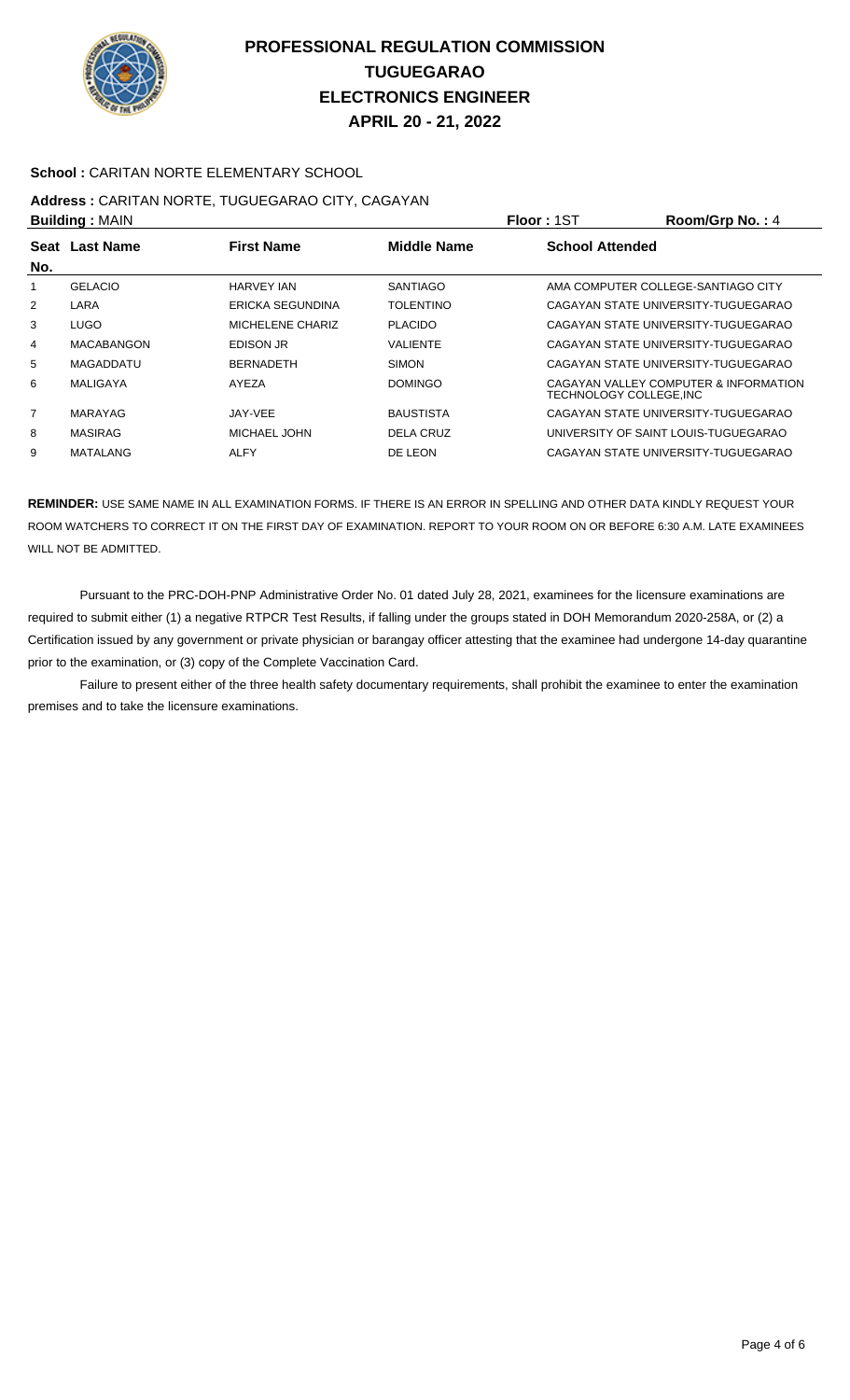

### **School :** CARITAN NORTE ELEMENTARY SCHOOL

# **Address :** CARITAN NORTE, TUGUEGARAO CITY, CAGAYAN

| <b>Building: MAIN</b> |                 |                      |                    | Room/Grp No.: 5<br><b>Floor: 1ST</b>              |
|-----------------------|-----------------|----------------------|--------------------|---------------------------------------------------|
|                       | Seat Last Name  | <b>First Name</b>    | <b>Middle Name</b> | <b>School Attended</b>                            |
| No.                   |                 |                      |                    |                                                   |
|                       | ORDOÑA          | <b>ALVIN</b>         | <b>DARIO</b>       | CAGAYAN STATE UNIVERSITY-TUGUEGARAO               |
| $\overline{2}$        | <b>PADALOY</b>  | VANESA               | VILLANUEVA         | UNIVERSITY OF LA SALETTE-SANTIAGO                 |
| 3                     | <b>PANER</b>    | <b>REYMARK RYAN</b>  | <b>DIPANIO</b>     | <b>SAINT MARY'S UNIVERSITY</b>                    |
| 4                     | <b>PAUIG</b>    | <b>MELVINSON</b>     | <b>ROBLEDO</b>     | UNIVERSITY OF SAINT LOUIS-TUGUEGARAO              |
| 5                     | PIÑERA          | SARAH ANGELIKA MARIE | <b>MELCHOR</b>     | <b>SAINT LOUIS UNIVERSITY</b>                     |
| 6                     | <b>PINTUCAN</b> | PEEBLES JERKIN       | <b>MANGABANG</b>   | MAPUA UNIVERSITY (FOR M.I.T.) - MANILA            |
| 7                     | <b>PUZON</b>    | <b>FRITZ GERALD</b>  | <b>DIMALANTA</b>   | UNIVERSITY OF SAINT LOUIS-TUGUEGARAO              |
| 8                     | <b>RAMENTO</b>  | <b>PRECIOUS</b>      | <b>TACUYCUY</b>    | UNIVERSITY OF THE CORDILLERAS (for.BAGUIO<br>C.F. |
| 9                     | <b>ROMERO</b>   | JAZEL ANN            | <b>GUILLERMO</b>   | <b>SAINT MARY'S UNIVERSITY</b>                    |

**REMINDER:** USE SAME NAME IN ALL EXAMINATION FORMS. IF THERE IS AN ERROR IN SPELLING AND OTHER DATA KINDLY REQUEST YOUR ROOM WATCHERS TO CORRECT IT ON THE FIRST DAY OF EXAMINATION. REPORT TO YOUR ROOM ON OR BEFORE 6:30 A.M. LATE EXAMINEES WILL NOT BE ADMITTED.

 Pursuant to the PRC-DOH-PNP Administrative Order No. 01 dated July 28, 2021, examinees for the licensure examinations are required to submit either (1) a negative RTPCR Test Results, if falling under the groups stated in DOH Memorandum 2020-258A, or (2) a Certification issued by any government or private physician or barangay officer attesting that the examinee had undergone 14-day quarantine prior to the examination, or (3) copy of the Complete Vaccination Card.